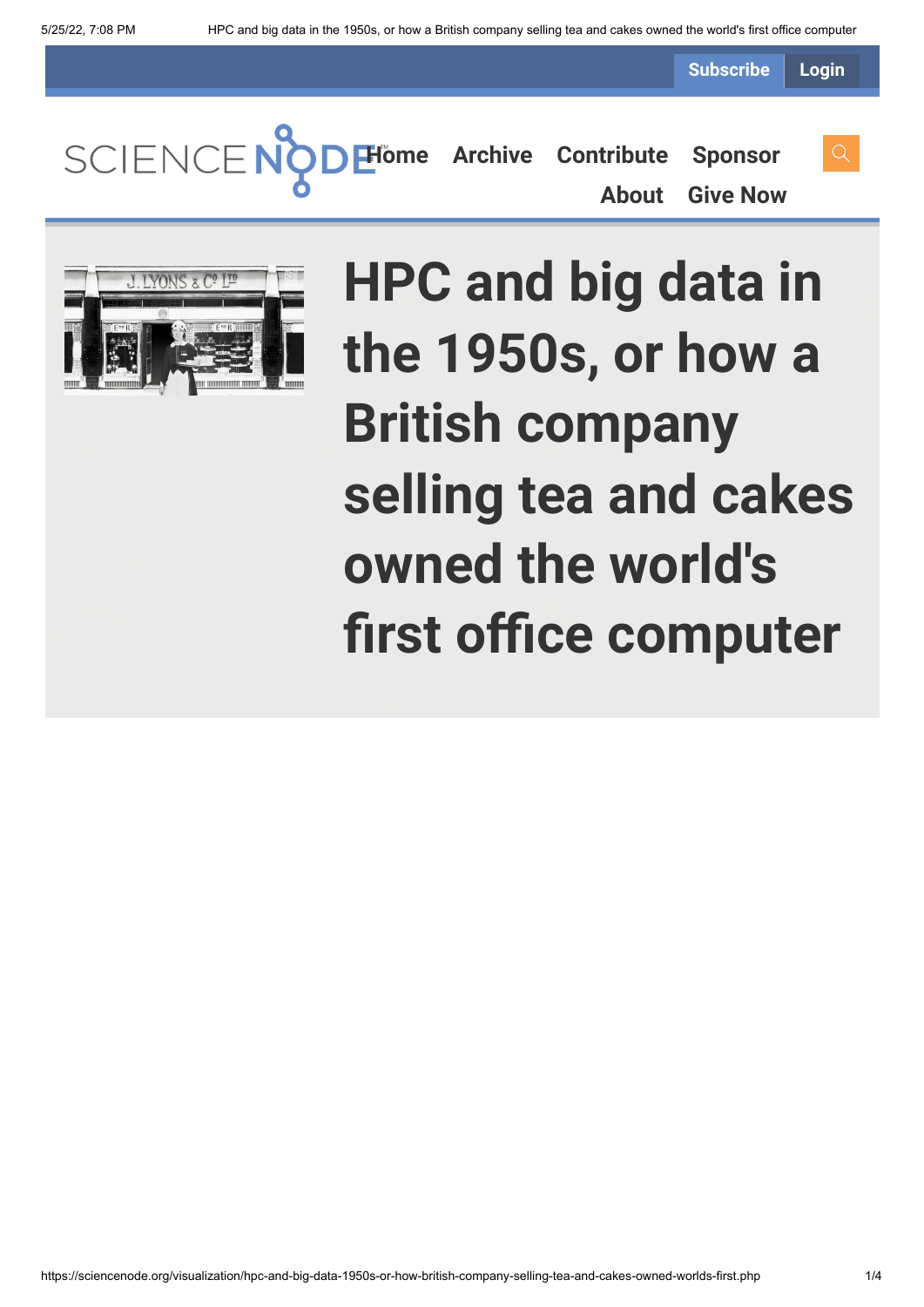

about this computer, which CERN has loaned to the

Science Museum, [here](http://home.web.cern.ch/topics/birth-web).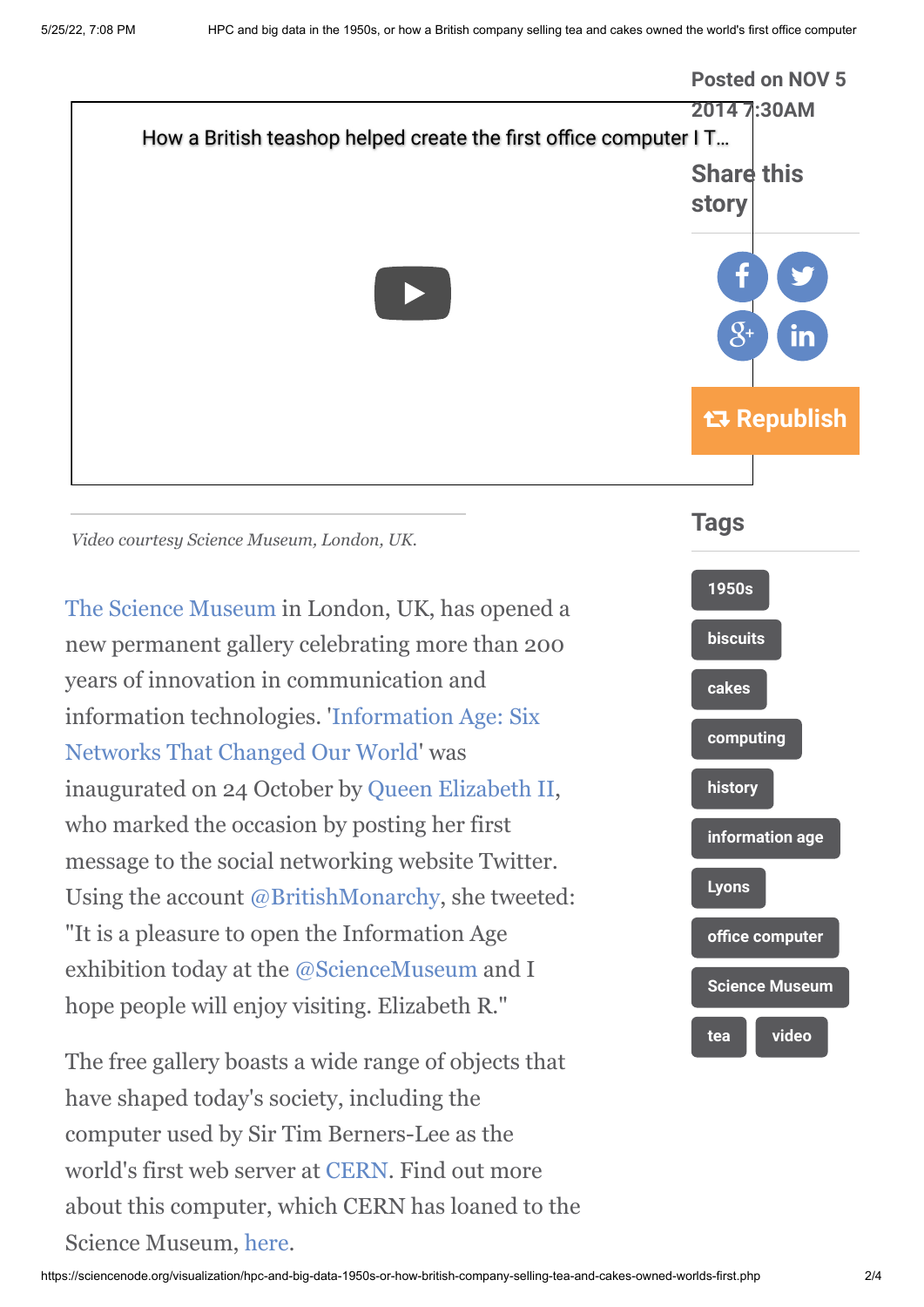The Science Museum has also commissioned a series of fascinating videos to mark the launch of the gallery. 'The computer that changed our world' (above) explains how [J. Lyons and Co.](http://en.wikipedia.org/wiki/J._Lyons_and_Co.), a British firm best known for its popular chain of tea shops, came to own the world's first computer used for [commercial business applications. The LEO I](http://en.wikipedia.org/wiki/LEO_(computer)) (Lyons Electronic Office I) computer had a mercury-based memory system, boasted a clock speed of 500 kilohertz, and was capable of storing a whopping 2 kilobytes of information!

*[More videos can be found on the Science Museum's](https://www.youtube.com/playlist?list=PLwx8_TBZ6z_mS-Q1phReKQi4zuRFr2w43) YouTube channel.*

- Andrew Purcell